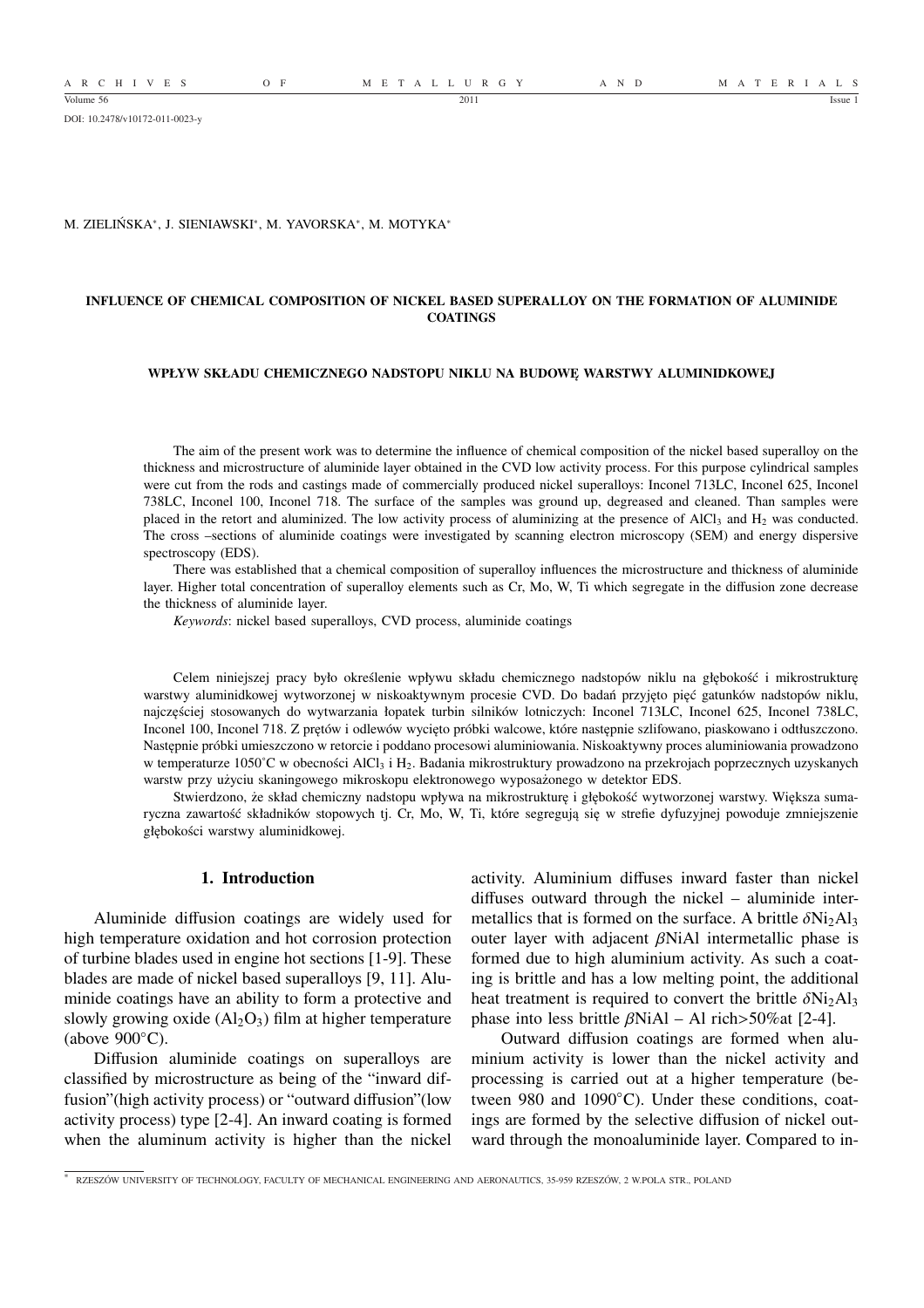| <b>Superalloy</b>  | Elements content, % mas. |                |                          |     |                          |                          |     |     |             |                          |      |                          |           |                          |     |
|--------------------|--------------------------|----------------|--------------------------|-----|--------------------------|--------------------------|-----|-----|-------------|--------------------------|------|--------------------------|-----------|--------------------------|-----|
|                    | Ni                       | $\mathbf{C}$ r | Co                       | Mo  | W                        | Ta                       | Al  | Ti  | $\mathbf C$ | B                        | Zr   | Fe                       | <b>Nb</b> | Si                       | Mn  |
| Inconel 713LC      | 74                       | 12.5           | —                        | 4.2 | $\qquad \qquad$          | -                        | 6.1 | 0.8 | 0.05        | 0.012                    | 0.1  | $\overline{\phantom{m}}$ | 2.0       | $\overline{\phantom{0}}$ |     |
| Inconel 625        | 61.0                     | 21.5           | $\overline{\phantom{m}}$ | 9.0 | $\overline{\phantom{m}}$ | –                        | 0.2 | 0.2 | 0.05        | $\overline{\phantom{0}}$ | –    | 2.5                      | 3.6       | 0.2                      |     |
| <b>Inconel 738</b> | 61.0                     | 16             | 8.51                     | 1.7 | 2.6                      | 1.7                      | 3.4 | 3.4 | 0.11        | 0.01                     | 0.05 | $\overline{\phantom{m}}$ | 0.9       | $\overline{\phantom{0}}$ |     |
| <b>Inconel 100</b> | 60                       | 10             | 15.0                     | 3.0 | $\overline{\phantom{0}}$ | $\overline{\phantom{0}}$ | 5.5 | 4.7 | 0.18        | 0.014                    | 0.06 | $\overline{\phantom{m}}$ | -         | -                        |     |
| <b>Inconel 718</b> | 52.5                     | 19.0           | $\overline{\phantom{m}}$ | 3.0 |                          | -                        | 0.5 | 0.9 | 0.03        |                          | –    | 18.5                     | 5.1       | 0.2                      | 0.2 |

Chemical composition of investigated superalloys

ward diffusion coatings, these coatings are modified to a lesser degree by the slower diffusing refractory elements in the substrate, and the overall aluminium content is hypostoichiometric, providing somewhat better ductility in the coating. A typical as-coated microstructure consist of the external NiAl zone and the internal zone – so-called interdiffusion zone which consist of refractory metal (tungsten molybdenum, tantalum etc) carbides, and/or complex intermetallic phases in NiAl and/or Ni<sub>3</sub>Al formed by the removal of nickel from underlying alloy [2-4].

The structure and the composition of an aluminide coating varies for different superalloys for a given set of coating parameters. The microstructure and composition of a coating depend on the rate at which alloying elements such as chromium, molybdenum, and tungsten of the superalloy segregate in the coating. It was found that for nickel alloys, the absence of aluminium precludes the formation of the interdiffusion zone that usually appears in nickel superalloys [2].

The aim of the this work is to determine the influence of chemical composition of the nickel based superalloy on the thickness and microstructure of aluminide layer obtained in the CVD low activity process.

## **2. Materials and methodology**

The superalloys used in this study were: Inconel 713LC, Inconel 625, Inconel 738LC, Inconel 100, Inconel 718 of the chemical composition given in Table 1. The cylindrical samples of the diameter 15mm and 4mm high were cut and grounded up to SiC No 600, degreased in ethanol and next grit blasted, ultrasonically cleaned and finally aluminized.

The aluminide coatings were made using the CVD equipment BPXPR03252 manufactured by IonBond company [11, 12]. The low activity process of aluminizing was conducted at the temperature 1050◦C and time 8h. In this process aluminium chloride vapour  $(AICl<sub>3</sub>)$  was produced in an external generator at the temperature 330◦C according to the reaction:  $Al(s) + HCl(g) \rightarrow AlCl<sub>3</sub>+H<sub>2</sub>$ . Then the saturation atmosphere was transported in a stream of hydrogen gas into the CVD reactor, where nickel based samples were placed. The  $AICI_3$  vapour reacted with the nickel, the main constituent of the samples at the temperature 1050◦C and grains of intermetallic phase (NiAl) were formed according to the reaction:

 $\text{AlCl}_{3(g)} + \text{Ni}_{(s)} + \text{H}_{2} \rightarrow \text{AlNi}_{(s)} + \text{HCl}_{(g)}$ .

The microstructure of cross-sections of the synthesized coatings were investigated by an optical microscope Nikon Epiphot 300,a scanning electron microscope (SEM) Hitachi S-3400N and energy dispersive spectroscope (EDS) [9-13]. Polished samples were etched with reagent:  $10gCuSO_4 + 50cm<sup>3</sup>HCl + 50cm<sup>3</sup>H<sub>2</sub>O$ . The coatings thicknesses were determined by means of NIS-Elements software. There was made 8 measurements for each sample.

#### **3. Results and discussion**

The aluminized coatings consists of the two layers: an outer one and the inner (interdiffusion) one (see Fig. 1-5). Different coatings microstructures were observed depending on the different substrate. The outer layer of all investigated superalloys is composed of single phase  $β$ -NiAl and contains, dissolved, alloying elements that were derived from the substrate: chromium, cobalt, molybdenum etc. The aluminium content in the  $\beta$ -NiAl ranges from 23 to 24.7% mass (Fig.1-5), so is more or less the same in all investigated superalloys.

The thickness of the outer zones varies from 16.5 to 23.8 µm and depends on the chemical composition of the superalloy (see Table 2). The thickest layer  $(\beta$ -NiAl) was observed on Inconel 713C samples which has the highest nickel content of all investigated superalloys (74%). Superlloy of Inconel 718 with nickel content of 52.5% has thinnest β-NiAl layer. Alloys: Inconel 625, Inconel 738 and Inconel 100 have very close nickel contents (60-61%) but different thickness of the aluminide layer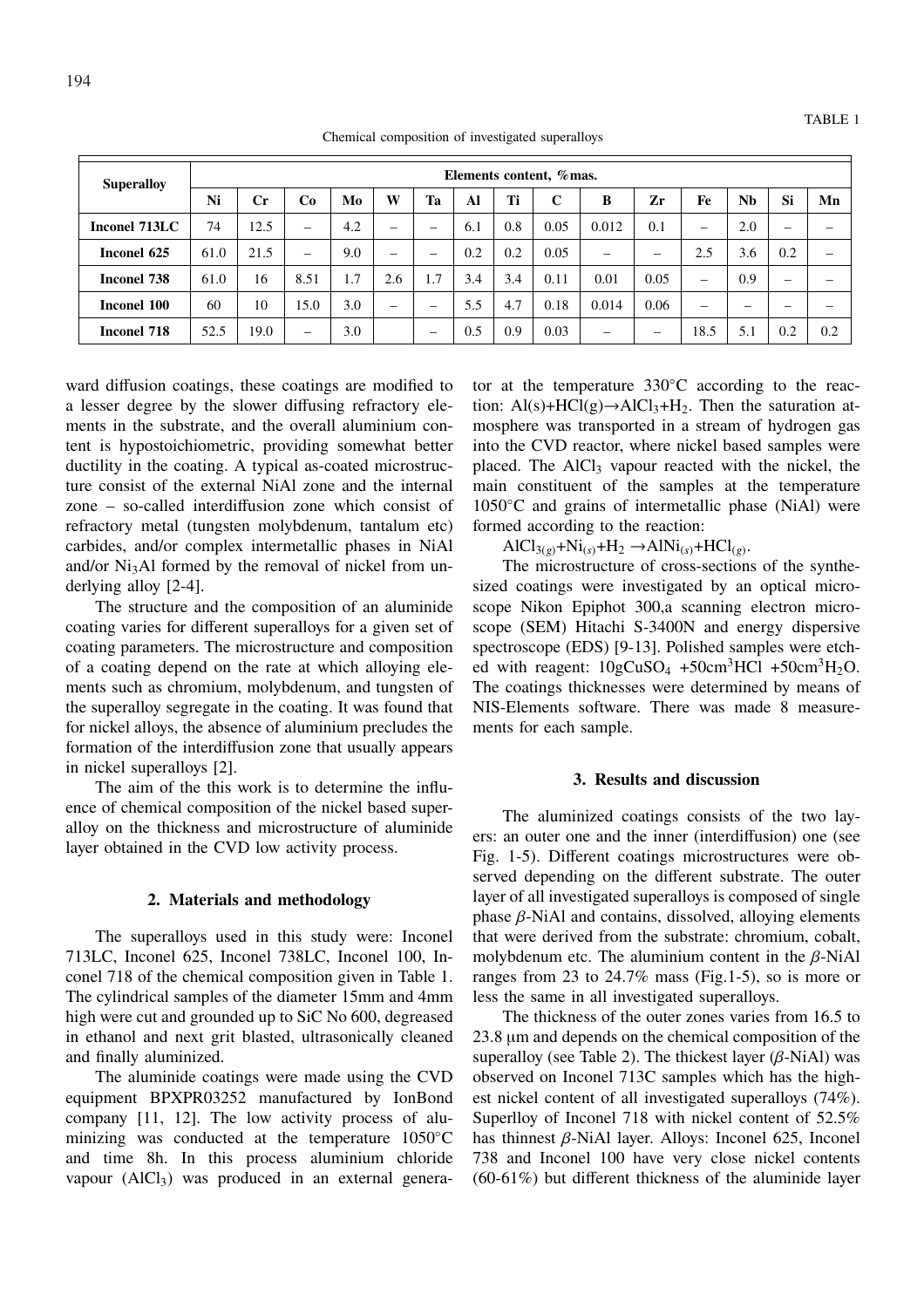(Table 2). This is due to the chromium, molybdenum and tungsten presence. These elements segregate to the coating (see Fig 1-5) and form precipitates such as carbides MC and  $M_{23}C_6$ , or sigma phases which make the nickel diffusion difficult [14, 15]. The alloy of Inconel 100 has the lowest refractory elements content



Fig. 1. Microstructure of aluminide coating on IN713LC obtained in a low activity CVD process at the temperature 1050◦C for 8h and corresponding chemical compositions in the areas marked in the figure



Fig. 2. Microstructure of aluminide coating on IN625 obtained in a low activity CVD process at the temperature 1050◦C for 8h and corresponding chemical compositions in the areas marked in the figure

(Cr+Mo+W=13%) but high cobalt and nickel content (Ni+Co=75%) so the thickness of the layer is very close to the thickness of the coating obtained on Inconel 713C. It was found that cobalt can substitute for nickel and form  $\beta$ -(Co, Ni)Al phase [16].



Fig. 3. Microstructure of aluminide coating on IN 738 obtained in a low activity CVD process at the temperature 1050◦C for 8h and corresponding chemical compositions in the areas marked in the figure



Fig. 4. Microstructure of aluminide coating on IN100 obtained in a low activity CVD process at the temperature 1050◦C for 8h and corresponding chemical compositions in the areas marked in the figure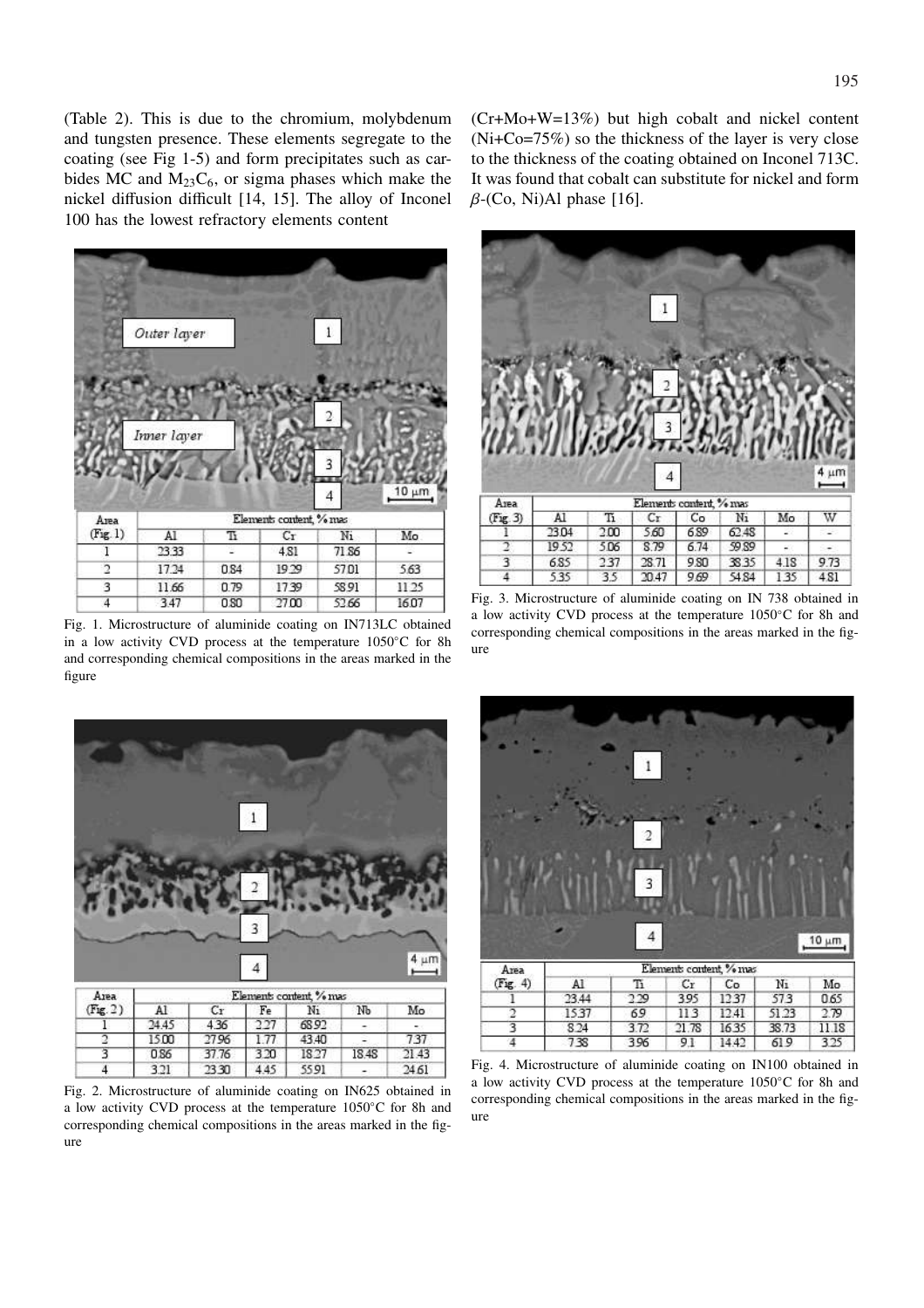196

 $\overline{A}$ 

3 4  $4 \mu m$ Elements content, % mas Area  $(Fig. 5)$ A1 Ŧí  $C_T$ Fe Ni Nb Mo 1  $24.71$ 531 8.69  $61.3$  $\overline{2}$ 18.87 1.51 6.82 9.50 59.69 3.61  $\overline{\mathbf{z}}$ 1.43 0.37 37.83 22.84 17.64 199

Fig. 5. Microstructure of aluminide coating on IN718 obtained in a low activity CVD process at the temperature 1050◦C for 8h and corresponding chemical compositions in the areas marked in the figure

2035

18.94

49.08

3.67

27

 $1.13$ 

411

| TABLE 2                                                        |
|----------------------------------------------------------------|
| The thickness of aluminide coatings obtained on superalloys:   |
| Inconel 713C, Inconel 625, Inconel 738LC, Inconel 100, Inconel |
| 718 in a low activity CVD process                              |

| <b>Superalloy</b> | Thickness, um |                    |                     |  |  |  |  |  |
|-------------------|---------------|--------------------|---------------------|--|--|--|--|--|
|                   | Inner layer   | <b>Outer layer</b> | <b>Total layers</b> |  |  |  |  |  |
| Inconel 713LC     | 21.4          | 23.8               | 45.2                |  |  |  |  |  |
| Inconel 625       | 11.7          | 20.6               | 32.3                |  |  |  |  |  |
| Inconel 738LC     | 17.5          | 18.4               | 35.9                |  |  |  |  |  |
| Inconel 100       | 23.1          | 21.2               | 44.5                |  |  |  |  |  |
| Inconel 718       | 11,1          | 16.5               | 28.4                |  |  |  |  |  |

The interdiffusion layer of the coatings have different thickness. Superalloys with higher Al content (3.4-6.1%): Inconel 713C, Inconel 738 and Inconel 100 have thicker interdiffusion layer: 17.5- 23.4 µm. The inner layer of alloys Inconel 625 and Inconel 718 with low concentration of aluminium (0.2-0.3%) has thickness of 11.1-11.7µm (Table 1, 2). These results suggest that higher aluminium content in the superalloy produces a higher coating thickness.

The microstructure of aluminide coatings is not a homogeneous one. Chemical composition on the cross section of aluminide coatings is not stable (Fig. 1-5).

Analysis of elements content on the cross section of aluminide layer revealed that in the outer layer and diffusion zone 1 (under the outer layer) has high nickel content. It proves that nickel diffuses outward. The increase of chromium, molybdenum, tungsten, nobium and titanium content was observd in the diffusion zone (areas 2 or 3, Fig. 1-5) in comparison to their nominal contents in superalloys. The first zone of Inconel 713C, Inconel 738 and Inconel 100 (under the outer layer) probably consist of the mixture of  $\beta$ NiAl phase and other phases such as carbides or sigma phases. The aluminide phase is formed by transformation of  $\gamma + \gamma'$  to βNiAl because of nickel withdrawal to the outer coating zones, not by aluminium diffusion into the substrate [2-4, 14, 15].

## **4. Conclusions**

The concentration of main nickel based superalloy constituents influences the properties of aluminide layer obtained in a low activity CVD process. The thickness of aluminide coating depends on the chemical composition of a superalloy. However, on the grounds of obtained results it is difficult to find how the particular elements influence on the thickness of aluminide coating. An investigated alloys contain more than five constituents which effect in a different way on the microstructure of alloy during the aluminizing process. It was found that superalloys with higher total concentration of nickel and cobalt which form βNiAl phase and lower concentration of elements Cr, Mo, W, Ti which segregate in the diffusion zone have higher thickness of aluminide layer.

This work was financially supported by the Ministry of Science and Higher Education PBZ-MNiSW-01/1/2007

#### **REFERENCES**

- [1] J. S i e n i a w s k i, Nickel and titanium alloys in aircraft turbine engines, Advances in Manufacturing Science and Technology **27**, 3, 23-34 (2003).
- [2] J.R. D a v i s, Heat Resistant Materials. ASM Speciality Handbook.
- [3] Y. T a m a r i n, Protective coatings for turbine blades. ASM International, 2002.
- [4] B. S u d h a n g s h u, High temperature coatings. Butterworth-Heinnemann, Oxford 2007.
- [5] M. Hetmańczyk, L. Swadźba, B. Mend a l a, Advanced materials and protective coatings in aero-engines application, JAMME **24**, 1, 372-381 (2007).
- $[6]$  C. Choux, A.J. Kulińska, S. Chevalier, High temperature reactivity of nickel aluminide coatings, Intermetallics **16**, 1-9 (2008).
- [7] C.-H. B a i, Y.-J. L u o, C.-H. K o o, Improvement of high temperature oxidation and corrosion resistance of superalloy IN-738LC by pack cementation, Surface and coating Technology **183**, 74-78 (2004).